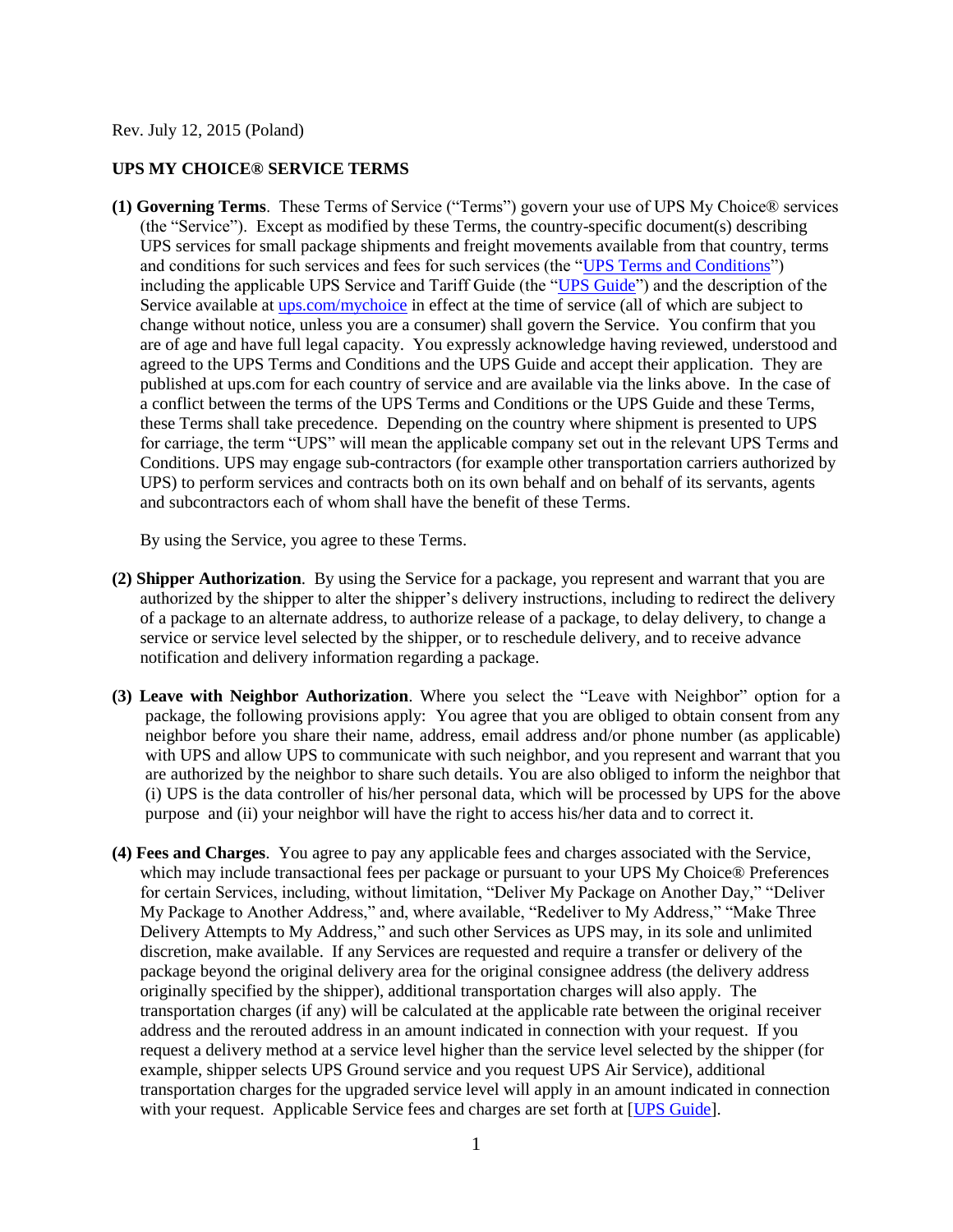Due to the nature of the Service, the UPS Service Guarantee/Money Back Guarantee do not apply to packages subject to UPS My Choice® services. UPS may change the fees and charges for the Service at any time without prior notice. Additional fees and charges will not be assessed for packages for which UPS is unable to provide the requested Service.

If you wish to select Services that involve additional fees and charges, you may set up a credit card number or other payment method in your UPS My Choice® My Settings. You authorize UPS to automatically charge the payment card or other payment method selected in your UPS My Choice® My Settings for all applicable charges and fees, and to continue to charge such amounts to that payment method, when incurred, until you revoke your authorization. You may change the payment method or revoke your authorization by visiting the UPS My Choice® My Settings tab and changing your preferences. It may take UPS up to 10 calendar days to process any change to or revocation of your payment authorization. For consumers, UPS will not apply the change or revocation to the already requested Service.

**(5) Delivery to a UPS Access Point™ Location**. A UPS Access Point location is an independently owned and operated business designated by UPS where a consignee or other recipient may, where available, receive a package delivery.

Packages that may be received for delivery at a UPS Access Point location are subject to restrictions, including, without limitation, in regard to weight and size and actual and declared value as set forth at [\[Guide to UPS Access Point™ locations\]](http://www.ups.com/accesspoint/). Before releasing any shipment at a UPS Access Point location to you or another authorized recipient, you or the authorized recipient may be required to produce sufficient verification of the name and address of the consignee and also identification of the authorized recipient, including, without limitation, provision of government-issued identification. Any such information provided to UPS will be used solely for the purposes of identity verification and authorization and in accordance with the UPS Privacy Notice available at [\[UPS Privacy Notice\]](http://www.ups.com/content/pl/en/resources/ship/terms/privacy.html). Where a shipment is released to another authorized recipient (other than you) you agree to notify and obtain the consent of the authorized recipient that any personal information provided to UPS will be processed by UPS for the purposes of identity verification and authorization and may be transferred to countries other than the country in which UPS originally collected the information.

Notwithstanding the foregoing, any visit to a UPS Access Point location is at your own risk. Any liability of UPS for lost, damaged or delayed packages to a UPS Access Point location is subject to the limitations set forth herein and in the applicable UPS Terms and Conditions. For requests to hold for pickup at a UPS Access Point location, packages will be held for ten (10) days, except in the United States, Canada, Mexico, and Puerto Rico, where they will be held for seven (7) days, before they are returned to the sender (transportation charges will be assessed to the shipper if returned to the shipper). Where the guaranteed time of delivery applies for shipments delivered directly to the UPS Access Point location, the guaranteed time of delivery is met if the shipment is delivered to a UPS Access Point location in the applicable time.

**(6) Data Use**. To apply for your UPS My Choice® Membership, you may be required to submit to UPS or its service provider certain personal information, solely for the purposes set forth in, and subject to, the UPS Privacy Notice (available at UPS's website at [\[UPS Privacy Notice\]](http://www.ups.com/content/pl/en/resources/ship/terms/privacy.html)) (hereby incorporated by reference in these Terms). By applying, you consent to the collection and use of your personal information for this purpose. Submitting your personal information is voluntary, but is necessary if you wish to apply for UPS My Choice® Membership.

You agree that UPS and other companies in the UPS group of companies worldwide, including companies in countries which may not have the same level of data protection as the country where the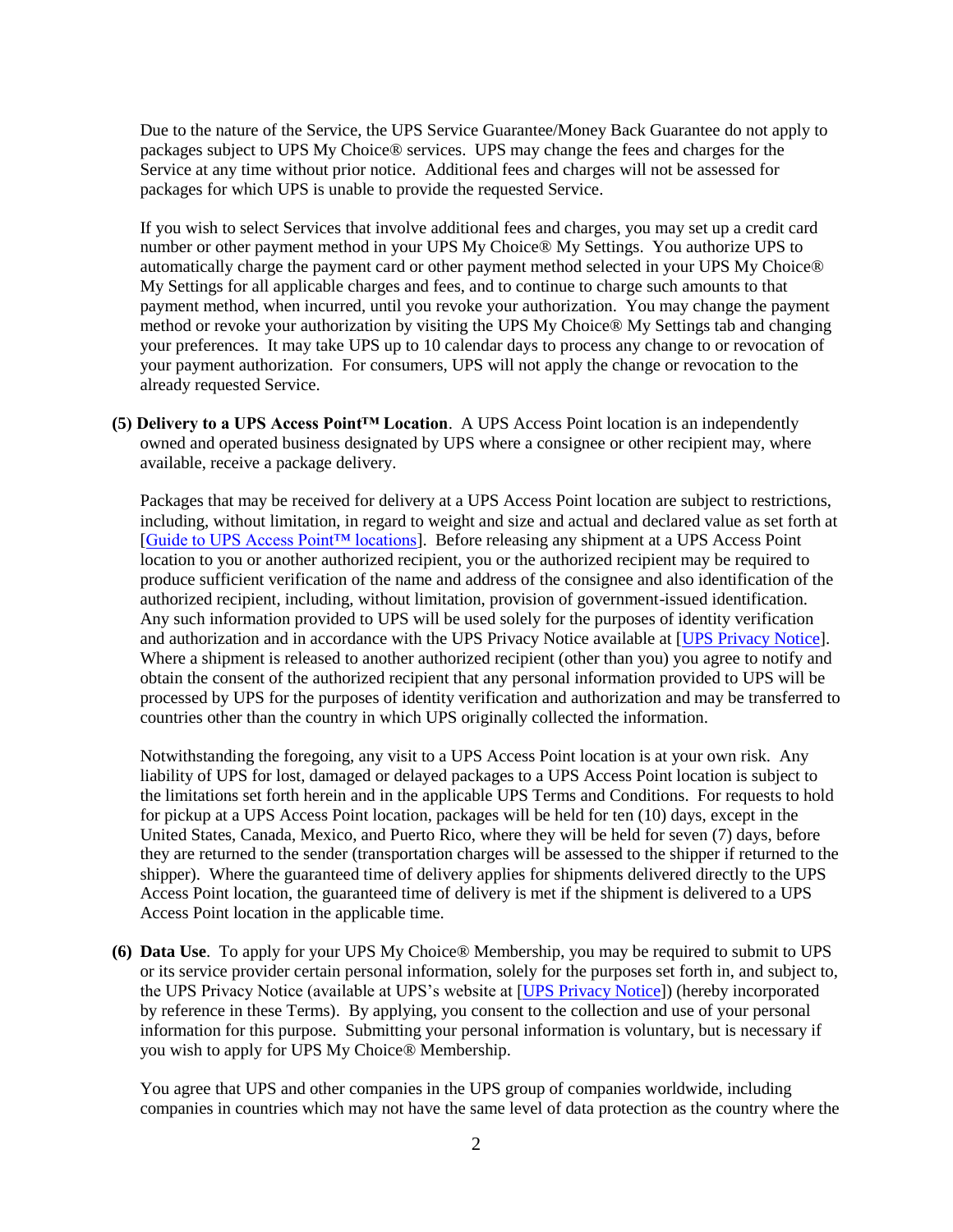shipment is presented to UPS for carriage, may use any data provided by you for the purposes set forth in, and subject to, the UPS Privacy Notice published on UPS's website at [\[UPS Privacy Notice\]](http://www.ups.com/content/pl/en/resources/ship/terms/privacy.html) (hereby incorporated by reference into these Terms). You have certain rights (exercisable by contacting UPS under privacy@ups.com or UPS Europe SPRL/BVBA, Attorney Data Privacy, Ave. Ariane 5, Brussels, 1200, Belgium) under the law to have access to, rectify, object to the use for direct marketing of, or delete personal data held by UPS.

**(7) UPS My Choice® Membership**. Features of UPS My Choice® Membership available to you may vary based on the location of your residence, your method of enrollment, information provided by you, and your agreement to terms and conditions. As a result, UPS may provide limited access to some Services (for example, you may be limited to receipt of package delivery alerts by email). You may be required to provide sufficient verification of identity before you are able to access your UPS My Choice® Membership or certain UPS My Choice® Services (for example, reroute to another address).

You may terminate your UPS My Choice® Membership or stop using the Service at any time by terminating your membership in the UPS My Choice® My Settings section.

**(8) Liability Limitations**. UPS's liability in relation to the Service, including liability for loss or damage to a package, or delayed delivery shall be limited pursuant to the UPS Terms and Conditions. Unless mandatory law provides otherwise, UPS does not accept responsibility for purely economic losses, such as the costs of any alternative means of transport, loss of profits, loss of business opportunities or loss of revenue. Due to the nature of this Service, where you change the original delivery instructions then both parties agree that any time of delivery commitment is extended and runs from the date we receive the change of delivery instruction. The UPS Service Guarantee/Money Back Guarantee shall not apply to packages subject to this Service. All claims for loss or damage or delay, or other non-performance or improper performance of the Service shall be notified to UPS in accordance with the UPS Terms and Conditions and the UPS Guide.

By selecting the Authorized Shipment Release service, you authorize UPS to release packages addressed to you at your address when no one is present to receive the delivery. Please note that once the package is released, UPS is not able to ensure safety of your package and your package may be taken by a third party without any liability on the part of UPS or the shipper. UPS will only make one delivery attempt and will not obtain a signature upon delivery. A UPS delivery record constitutes conclusive proof of delivery and, by selecting the Authorized Shipment Release service, you will be asked and are required to accept responsibility for any loss or damage to the package after it has been released at the address. UPS retains sole and unlimited discretion to honor your Authorized Shipment Release request (and may not do so, for example, due to delivery conditions such as adverse weather or safety). Authorized Shipment Release is not available if the shipper has specified that an adult signature is required for your package.

Except when you are a consumer, and subject to these Terms and mandatory law, in no event shall UPS be liable for any Loss, including but not limited to loss, theft, alteration of, unauthorized access to, or acquisition of, your personal information, or other security breach, compromise, or incident involving your personal information, whether by third parties or otherwise, arising out of or resulting from misuse or impairment of the security of the personal information (including but not limited to security access codes or vacation information) that you provide to UPS to allow it to render the Services to you.

**(9) Indemnity**. To the maximum extent permitted by mandatory law, you agree to indemnify, defend, and hold harmless the shipper and UPS, its parent corporation, and affiliated companies, their